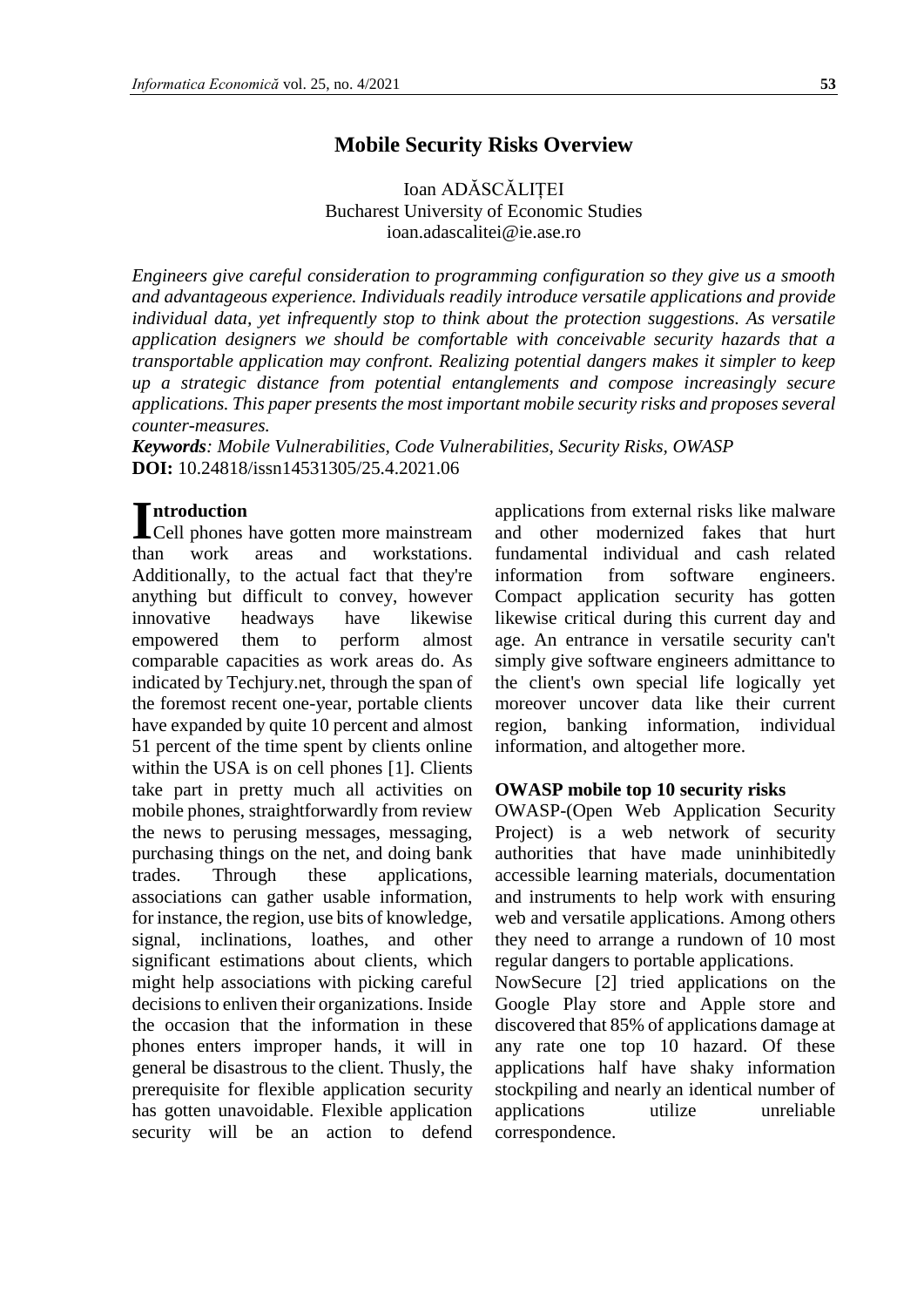

# OWASP MOBILE TOP 10 VIOLATION RATES

Fig. 1. OWASP TOP 10 Security Risks [2]

# **MSR1 Improper platform usage**

Inability to utilize stage security controls or misuse of a platform feature:

- Android intents
- Misuse of TouchID
- Misuse the Keychain
- Platform permissions
- Misuse of other security controls

Example: on Citrix app you could bypass login through TouchID

It was found, that it had been conceivable to sidestep Touch ID for Citrix Worx applications by [3]:

- 1. Reboot the iPhone
- 2. Open Citrix Worx app (any app from them)
- 3. Start authentication, and then cancel it when the TocuhID popup appear
- 4. Close the application and open it again and you were connected in the app

The issue looked as if it would be that the mystery that was recovered by passing Touch ID was put away mistakenly. Henceforth the application expected that the client was effectively confirmed when the confirmation procedure was dropped and application restarted.

# **MSR2 Insecure data storage**

Spreads uncertain information stockpiling and unintended information spillage.

Might include:

- insufficient file data protection (ex. NSFileProtectionComplete vs NSFileProtectionNone)
- wrong keychain accessibility option, (ex. kSecAttrAccessibleAlways vs. kSecAttrAccessibleWhenUnlocked)
- access to protection assets when utilizing this information inaccurately.

# Example: Tinder issue

Tinder presented a part that indicated individuals signed on near you. Issue: the precise area of every individual nearby was sent to the gadget. First fix was to provide separation just, however it had been conceivable to parody the world and to utilize triangulation. The next fix was to send this information without accuracy [4]. To show how awful the found vulnerability was an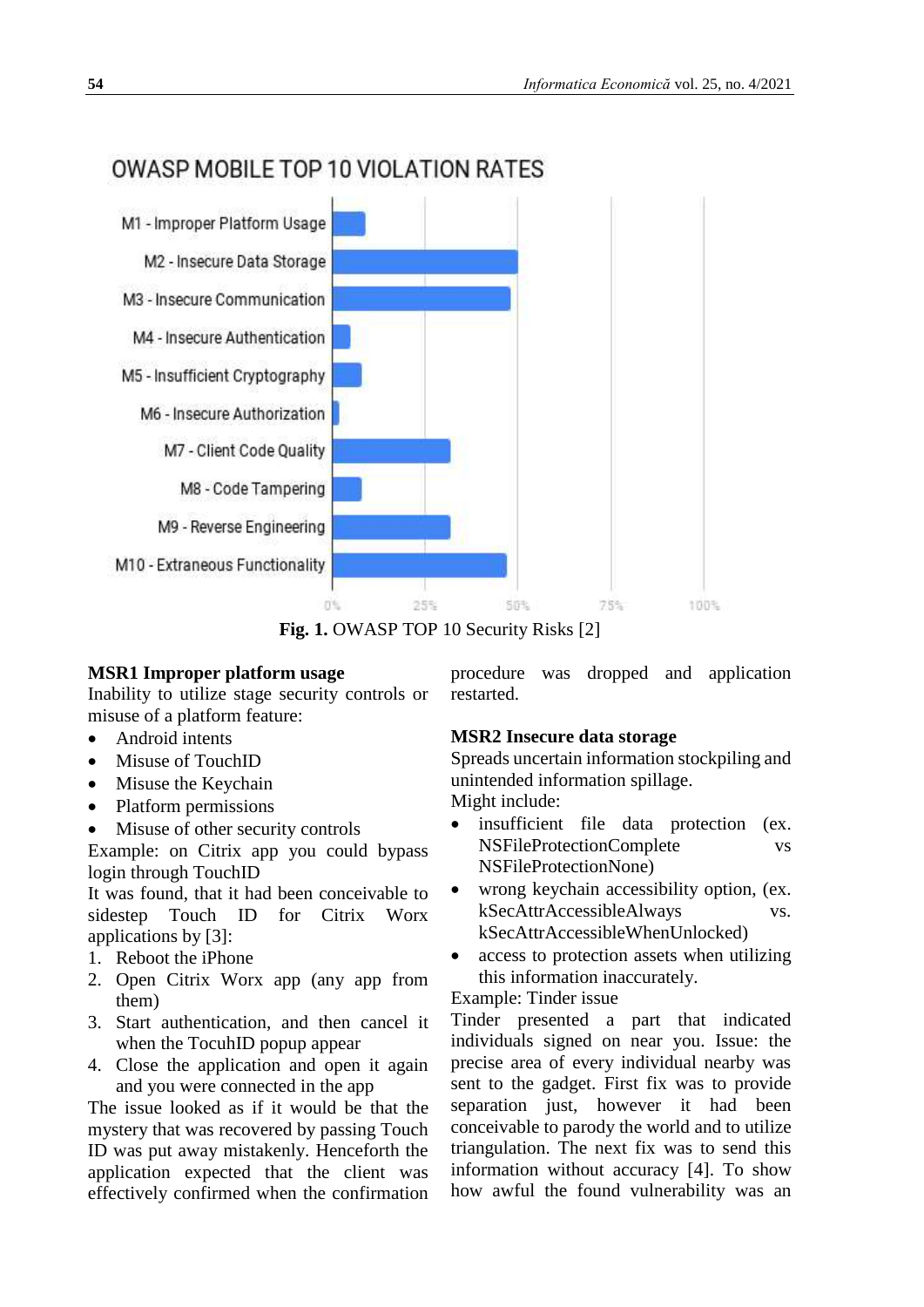**Tinder Finder** Home Calibrate Search Find Me Find by ID

application was made by clients to point out tinder clients with accurate area.

# **Find User Directly**

If you know a Tinder user ID, enter it below, and we'll find that user's location.

| Tinder user ID | Find Lisar |
|----------------|------------|
|                |            |

Max Veytsman and Include Security, October 2013.

**Fig. 2.** Web page that made it possible to track down Tinder users

# **MSR3 Insecure communication**

Can include:

- HTTP instead of HTTPS
- incorrect SSL versions
- cleartext communication of sensitive assets
- poor handshaking/weak negotiation (ex. lack of certificate pinning)

Example: Misafe smart watches

Communication was not encrypted and not effectively confirmed.

According to [6], attackers could:

- make an incognito single direction sound call, keeping an eye on the child
- receive real-time GPS coordinates of the kids' watches
- retrieve a photograph of the kid, in addition to their name, gender, weight, date of birth and stature
- send sound messages to the youngster on the watch, bypassing the endorsed guest list
- call the kid on their watch.

#### **MSR4 Insecure authentication**

Issues verifying the end client or awful meeting administration.

Might include:

- weaknesses in session management
- neglecting to recognize the client at all when that ought to be required

• inability to keep up the client's personality when it is required

Example: Grab Android app [7]

The security analyst had the option to sidestep 2FA (two factor authentication) by using brute force on the four-digit code. There was no limitation of how often a 4-digit code could be entered.

Issue: access account with data on rides, installment techniques, orders.

#### **MSR5 Insufficient cryptography**

Cryptography was endeavored, however inadequate somehow or another. For instance, designers may have utilized an obsolete cryptographic calculation or composed a custom helpless calculation.

#### Example: Ola app

Appknox filtered the Ola application and located significant shortcomings in how cryptographic keys were utilized. They found that the cryptographic key utilized was "PRODKEYPRODKEY12". An identical key was likewise accustomed to scramble passwords which suggests that clients' different records where they were reusing passwords may be in peril too. The specialists had the choice to capture demands between the applying and also the server, counterfeit solicitation for cash and find the cash [8].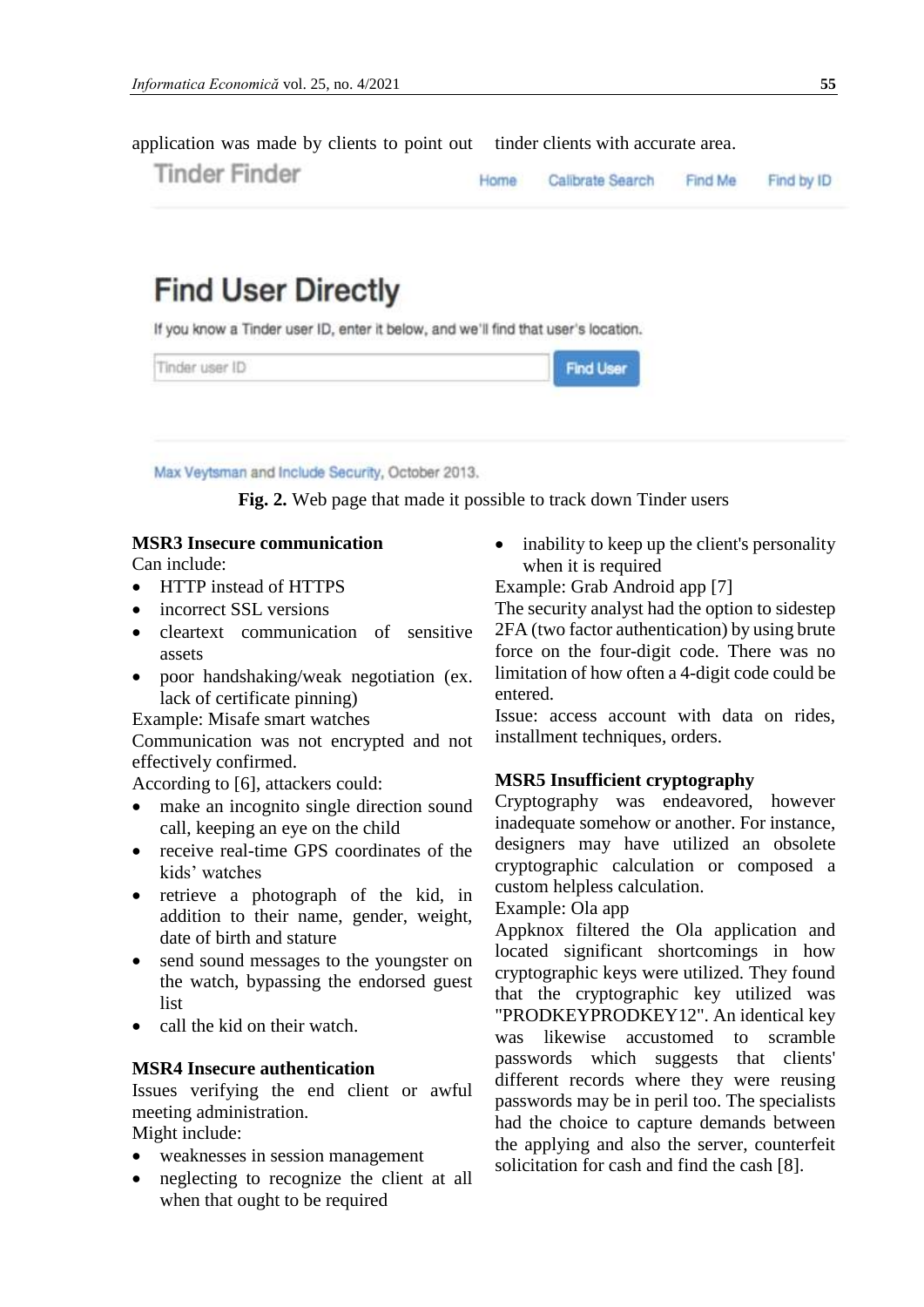Can include:

- failures in authorization (e.g., forced browsing, authorization decisions in the client side, etc.)
- able to execute over-privileged functionality

Example: Viper smart start

A security specialist found that the Viper savvy start neglected to accurately approve clients. After you check in to the server it absolutely was conceivable to vary the id number of the vehicle and obtain entrance additionally to other things in the vehicles area. It absolutely was additionally conceivable to vary information about the vehicle and open the vehicle remotely [9].

#### **MSR7 Client code quality**

Catch-all code-level execution issues in the mobile customer.

Might include:

- format string vulnerabilities
- buffer overflows
- many other mistakes regarding the code where the answer is to rewrite some code that's running on the mobile device.

#### Example: WhatsApp

WhatsApp engineers found that it had been conceivable to form a cushion flood by sending an uncommonly created arrangement of parcels to WhatsApp when making a call. For this to figure the decision should not be replied and therefore the foe can run selfassertive code. It was found that the weakness was utilized to introduce spyware on the device. This service was sold by the Israeli organization NSO Group [10].

#### **MSR8 Code tampering**

Might include:

- local resource modification
- binary patching
- dynamic memory modification
- method hooking and swizzling

Example: Pokémon GO

Fans discovered the appliance, took care of wrong geolocation information and time to get uncommon Pokémon and make eggs bring about quicker. A site was made that

demonstrated the realm of every Pokémon on a guide, which changed the sport elements a substantial amount. This hack probably won't appear as perilous as the ones above yet it or how Niantic took care of it despite everything cost the organization notoriety and clients.

### **MSR9 Reverse engineering**

Might incorporate investigation of the binary file to decide its

- libraries
- source code
- algorithms and assets

Reverse engineering makes it easy to abuse all kinds of vulnerabilities within the application. It can uncover multiple data about backend servers, cryptographic constants and figures, and licensed innovation.

Example: Many of the examples above used reverse engineering

#### **MSR10 Extraneous functionality**

It can include hidden backdoor functionality or other inside improvement security controls not expected for production environment. For example, Wifi File Transfer App opens port on Android gadget to permit associations from the PC.

*Expected use*: move records, photographs, anything put away on SD card.

*Issue*: there was no validation like a secret key, anybody could associate with the gadget and have full access.

#### **Ways of early security risks detection**

Basically, there are variety of tools and platforms for Static Code Analysis. However, this text aims to introduce a number of them, which are utilized in Android programming as follows:

# **Programming Mistake Detector (PMD)**

PMD may be an open-source code examination apparatus. It observes normal programming defects like unused factors, void catch blocks, superfluous article creation, etc. PMD incorporates worked in rules, and supports the adaptability to record down custom standards besides. It upholds type of dialects especially Java. Also, it includes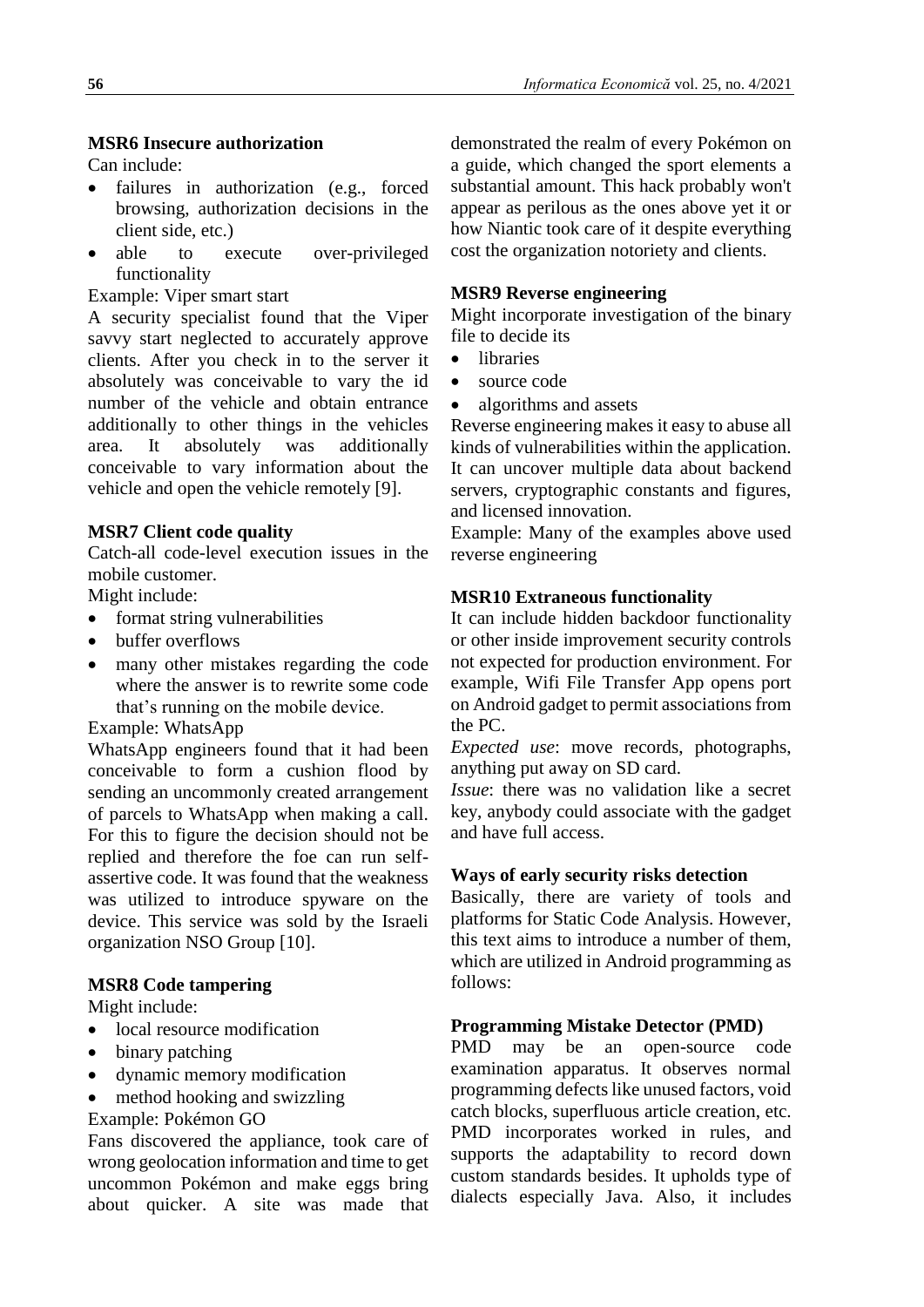CPD, the copy-paste-detector. In a word, CPD finds duplicated code in some languages like Java. the whole features of PMD tool are mentioned as below:

- Possible bugs: Empty switch blocks and try, catch, finally.
- Dead code: All variables, parameters and functions that are left without being used anymore.
- If and while statements left without conditions
- Complicated expressions
- If statements that are useless in for loops that might be while loops.
- Code that is sub-optimal: Incorrect usage for String and StringBuffer classes.
- Classes which have a high level of cyclomatic complexity.
- Code which is duplicated: Copy-paste code can also mean copied-pasted bugs, and reduces maintainability.

#### **SpotBugs (a fork of FindBugs)**

FindBugs is a static code analysis tool, available at https://spotbugs.github.io/, which is also open source, apparatus that examines Java byte-code, and can detect a large number of bugs and issues in an early phase. Some of them are:

- Empty test cases classes.
- Block of codes that are empty need to be deleted
- Synchronize and null check on the same field.
- Class which doesn't proper define some methods like equals() without hashCode().
- Objects created without being used.
- Inconsistent method names.
- Impossible downcast.
- Fields should be package protected.
- Repeated conditional tests.

FindBugs as an open-source project means that it is available for anyone to contribute or screen the advancement of the ASCII text record on GitHub.

In the **findbugs-exclude.xml** record, we can prevent FindBugs from filtering a few classes (utilizing standard articulations) in projects, as autogenerated asset classes and auto-produced manifest classes. Likewise, on the off chance that Dagger is utilized, the apparatus doesn't need to check the created Dagger classes.

```
<FindBugsFilter>
<1 - Do not check auto-generated resources classes +
Match
<Class name="-.*R\$.*"/>
</Match>
k! - Do not check auto-generated manifest classes →
<Match>
<Class name="~."Manifest\$.*"/>
</Match>
<! - Do not check auto-generated classes (Dagger puts $ into class names) +
<Match>
<Class name="~.*Dagger*.*"/>
</Match>
51 -http://findbugs.sourceforge.net/bugDescriptions.html#5T_WRITE_TO_STATIC_FROM_
INSTANCE METHOD-->
<Match>
<Bug pattern="ST WRITE TO STATIC FROM INSTANCE METHOD" />
</Match>
</FindBugsFilter>
```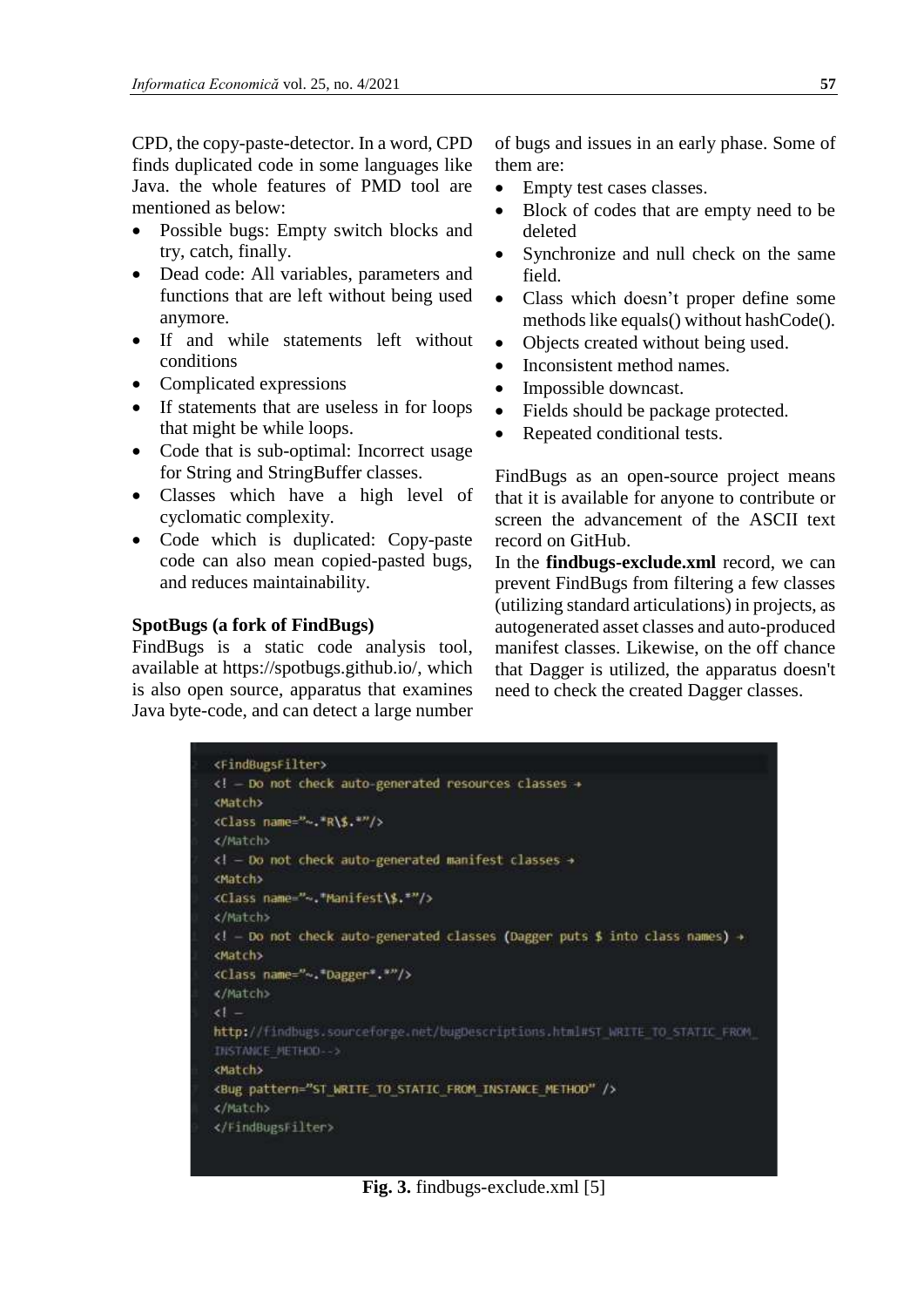Figure 3 presents an example of findbugsexcllude.xml file. After that, we add it as a gradle plugin, like in figure 4, below.

```
apply plugin: 'findbugs'
task findbugs(type: FindBugs) {
description 'Run findbugs'
group 'verification'
classes = files("$project.buildDir/intermediates/classes")
source 'src'
\text{classpath} = \text{files}()effort 'max'
reportLevel = "high"
excludeFilter file('./code quality tools/findbugs-exclude.xml')
reports {
xml. enabled = falsehtml.enabled = true
Y
ignoreFailures = false
}
```
**Fig. 4.** gradle plugin [5]

# **Checkstyle**

Checkstyle as an open source tool can check many aspects of your ASCII text file. It can find class design and method design problems. Furthermore, it's the aptitude to test code layouts and formatting issues. Checkstyle is extremely customizable, and offers support for most of the well-known coding standards like Google and Java Style Sun Code Conventions. In other words, it exists the possibility of mentioning your own rules in an XML file to enforce a custom behavior for the project that is in implementation phase. In fact, Checkstyle enforces those rules by analyzing your ASCII text file, and compares them with accredited standards or conventions.

Integrating Checkstyle in the code requires some configurations, as presented in figure 5.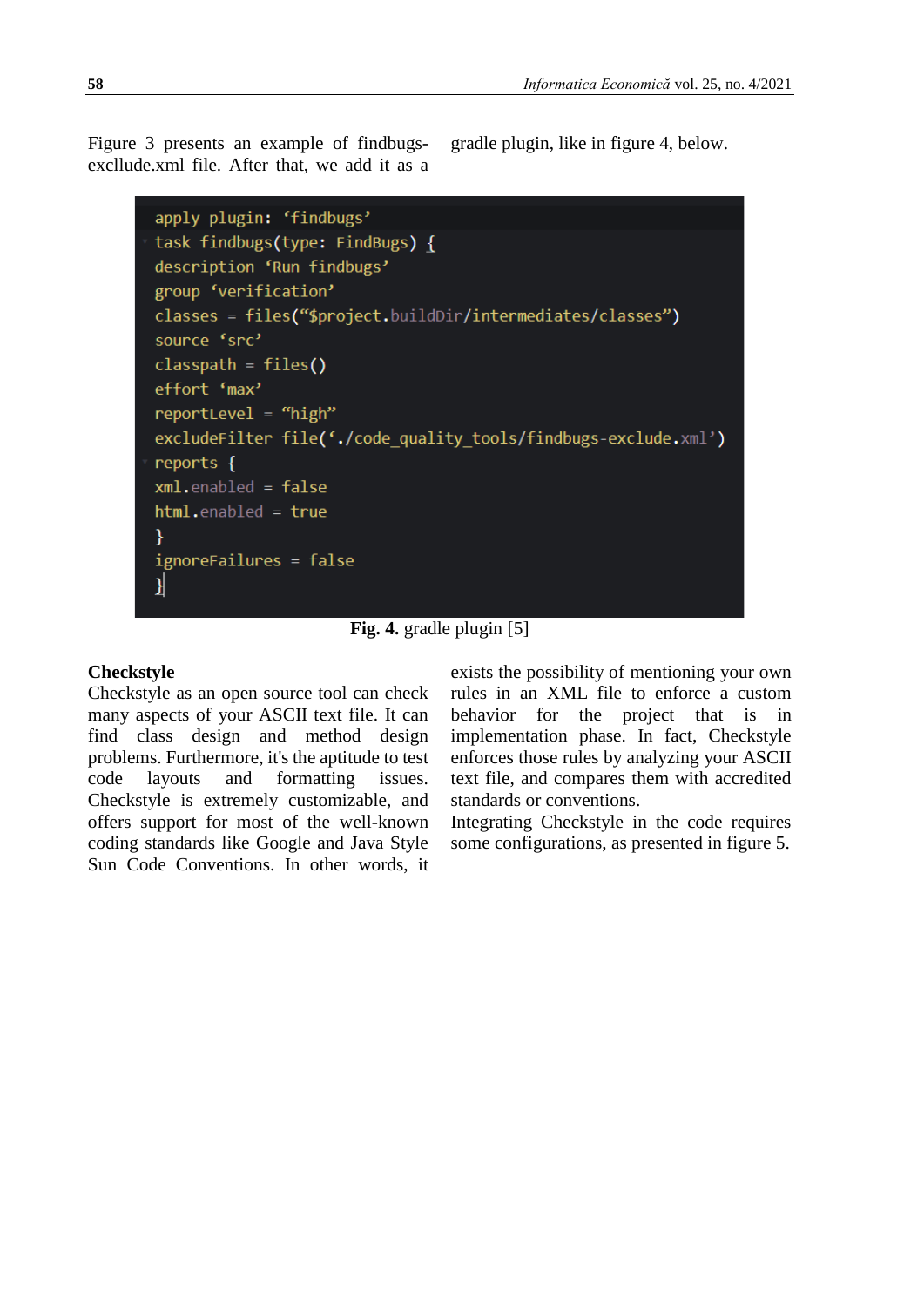

**Fig. 5.** Configuration example [5]

In the code presented in figure 5, are incorporated the foundations or checks that Checkstyle will validate in the ASCII text document. A very important rule is "AvoidStarImport" which, in light of the fact that the name says, checks assuming your ASCII text document incorporated an import articulation like java.util.\*. (All things

considered, you should expressly determine the bundle to import, for example java.util.Observable.)

In order to launch this check, it is necessary to create a Gradle task. In the quality.gradle file it's needed to write a task called checkstyle, see figure 6.



**Fig. 6.** Gradle task [5]

Notice that within the code above, first is applied the Checkstyle Gradle plugin. It started from a template and afterwards was

added as a predefined Gradle bunch called confirmation.

The properties that are a must for a Checkstyle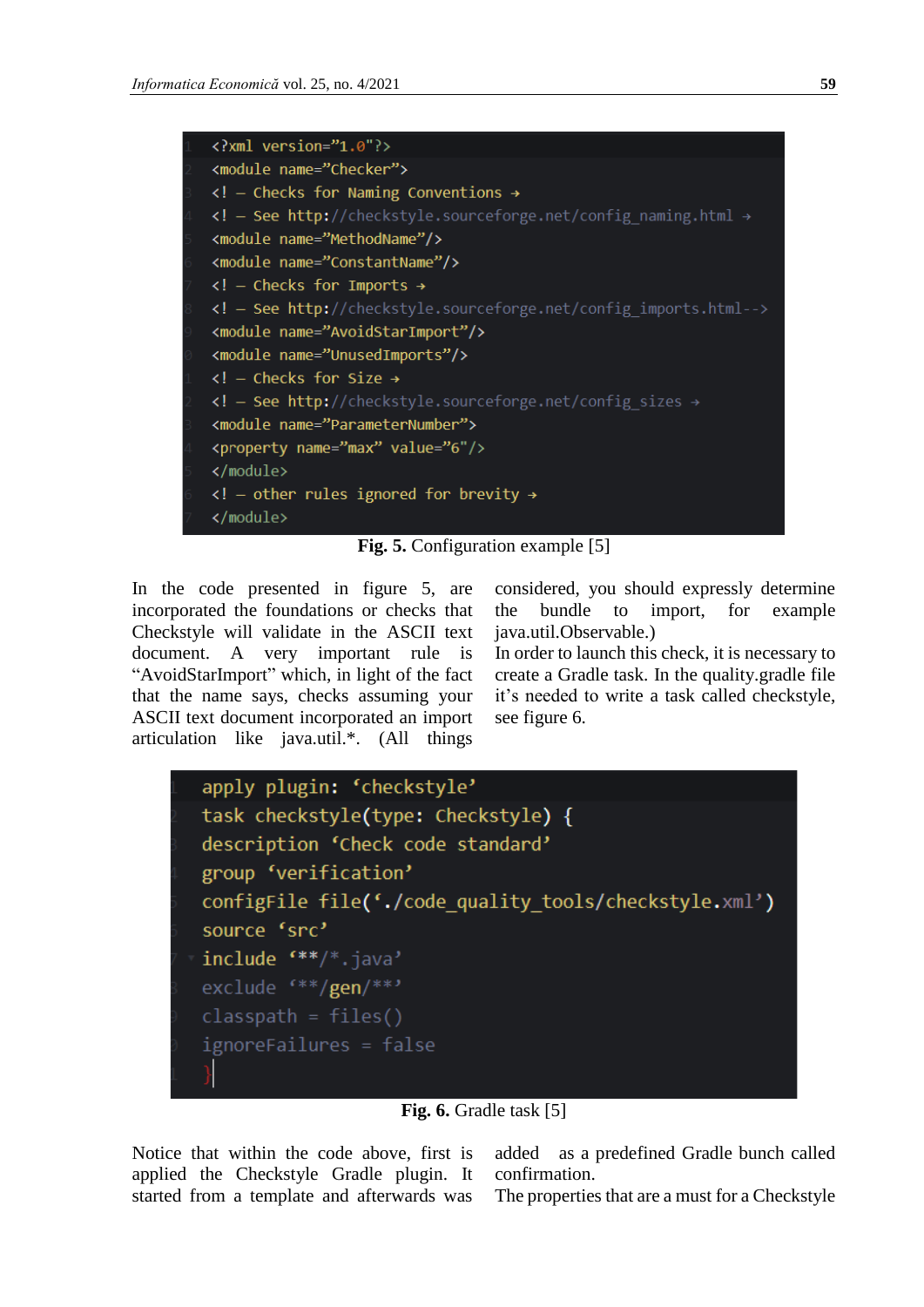Gradle task are [5]:

- The file used for configuration **-> configFile**
- **IgnoreFailures**: whether or to not allow the build to continue if there are warnings.
- **include**: the set of patterns.
- **exclude**: the set of excluded patterns in order to not scan unnecessary files, like the ones which are generated.

# **Lint**

The Lint tool checks an Android project source code for potential bugs and optimization improvements for security correctness, usability, accessibility, performance, and internationalization. Lint tool offer the possibility to configure different kind of checks for various levels of the project. As an example: entire project and project module.

The whole process of lint is classified in three steps:

- a. Creating lint.xml file
- b. Selecting the ASCII text file for

performing analysis by Lint (.java/.kt/XML file)

c. Checking for bugs and suggesting some improvements

The Lint checks can be customized within the lint.xml file. This is where the rules and the ignore checks can be defined. For instance, if you would like to test the unused variables and also don't want to test for naming conventions, you'll accomplish these tasks in lint.xml file (you should make this new go into the foundation directory of your Android project). In order to configure Lint, the lintOption block is needed to be incorporated in the module-level build.gradle file, figure 7, [5]:

- **lintConfig**: the path to lint rule sets file where you can check issues.
- **htmlOutput**: the path where html report will be generated.
- **abortOnError**: If errors find, Lint should exit the process.
- quiet: used to decide if it's needed to turn off or on the analysis progress reporting.



**Fig. 7.** Lint configuration example [5]

The lint.xml file can include issues for Lint to ignore or modify. The below example is mentioned that Lint must ignore Icon Colors Check for whole project and ignore the path that is mentioned in the code from figure 8.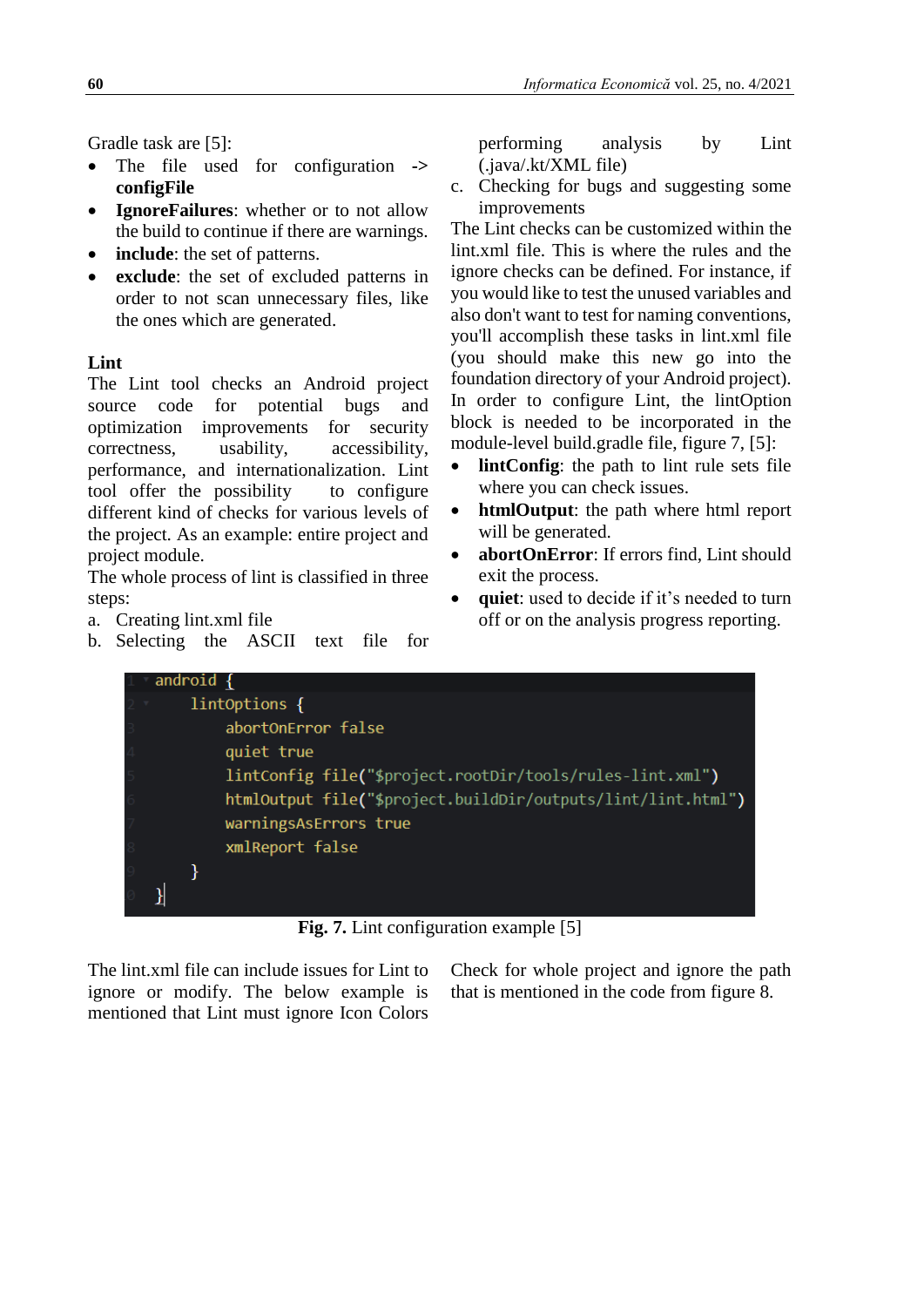

**Fig. 8.** Lint ignore example [5]

#### **Conclusion**

The current OWASP portable security top 10 rundown is very well refined and exhaustive. In any case, digital security scene continually changes, portable specifically. Both sides, perpetrators and developers, will generally adjust dangerously fast, and bringing issues to light of a selected issue can imply that more individuals are prepared to manage it soon. In this manner it's amazingly difficult to guess what the Mobile top 10 holds soon. We are going to, without a doubt, see the subsequent one – OWASP as of now accumulates information for it. In any case, the discharge will possibly be in 2021. Concerning 2021 the current rundown is quite significant with no guarantees. Shaky information stockpiling and correspondence also awful coding rehearses and lacking security for information very still and in travel are critical. The entirety of this is often something that we give amazingly close consideration to when creating versatile applications.

As of late, a few certify organizations utilize Static Code Analysis devices also to test and Code Review processes particularly in planning and executing an Android application as a result of the significance of value during this major. During this text the significance of this issue and furthermore a few instruments for Static Code Analysis in Android were thought of. Fundamentally, the point is to go glancing out potential weaknesses like bugs and security defects in an extremely very ASCII report in Android advancement.

#### **Bibliography**

- [1] OWASP, 2021, https://owasp.org/wwwcommunity/Source\_Code\_Analysis\_Tool s.
- [2] Pavithra Periyasamy, Programming Mistake Detector (PMD), 2021, Available at: https://www.mstsolutions.com/technical/ programming-mistake-detector-pmd/
- [3] FindBugs Find Bugs in Java Programs, 2021, Available at: http://findbugs.sourceforge.net/
- [4] Kayvan Kaseb, Static Code Analysis in Android, May, 2020, https://medium.com/kayvankaseb/staticcode-analysis-in-android-10c3ef83a29a.
- [5] Mgbemena, C. "Ensure High-Quality Android Code with Static Analysis Tools," May 2017, Available at: https://code.tutsplus.com/tutorials/ensurehigh-quality-android-code-with-staticanalysis-tools--cms-28787.
- [6] Checkstyle, 2021, Available at: https://checkstyle.sourceforge.io/
- [7] Harish Mohan, Achieve High-Quality Android Code with Static Code Analysis Tools, 2018, Available at: https://www.perfomatix.com/androidcode-analysis-tools-android-appdevelopment-company/
- [8] Google, Improve your code with lint checks, 2021, Available at: https://developer.android.com/studio/writ e/lint
- [9] Cristiano Calcagno et al., "Moving fast with software verification," NASA Formal Methods Symposium, pp. 3-11, 2015.